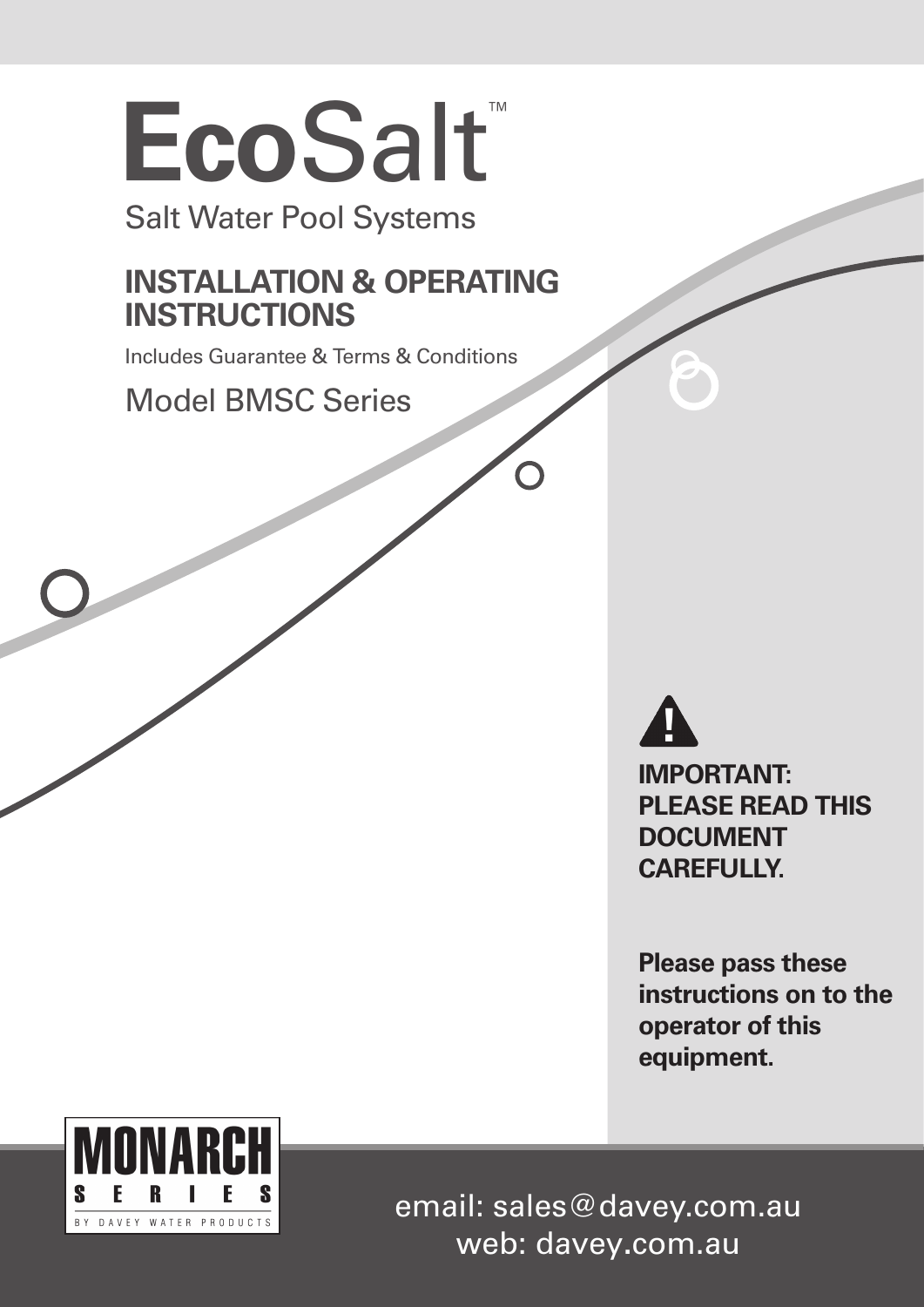# **Eco**Salt™ **Salt Water Pool Systems**

Congratulations! You are now the proud owner of the renowned EcoSalt™ Salt Water Chlorinator. Please read all information in this manual carefully before installing or operating your EcoSalt™ **Salt Water Pool Chlorinator**.

**INDEX**

| Page 2  | <b>Packing List</b>                                          |
|---------|--------------------------------------------------------------|
| Page 3  | <b>Important Notice</b>                                      |
| Page 4  | <b>Installation Instructions</b>                             |
| Page 5  | <b>Pre-Start up Procedure</b>                                |
| Page 5  | Operation of your EcoSalt™ System                            |
| Page 7  | EcoSalt <sup>™</sup> Special Features                        |
| Page 8  | <b>Automatic Time Clock Operation</b>                        |
| Page 10 | Maintenance of Power Supply and Electrolytic Cell            |
| Page 11 | Day to Day Operation                                         |
| Page 12 | <b>Chlorine Production</b>                                   |
| Page 13 | <b>General Information: Recommended Pool Water Chemistry</b> |
| Page 14 | <b>Trouble Shooting</b>                                      |
| Page 15 | <b>Mounting Template</b>                                     |
| Page 16 | <b>Guarantee &amp; Terms &amp; Conditions</b>                |

# **PACKING LIST - EcoSalt™**

Included with your EcoSalt™ System are the following items, please check the contents of the box carefully prior to attempting to install the system:

- **1. Power Supply / Controller**
- **2. Electrolytic Cell**
- **3. 2 x 50mm Barrel Unions**
- **4. 2 x 50x40 PVC Reducing Bush**
- **5. Mounting Kit & Spare Fuse**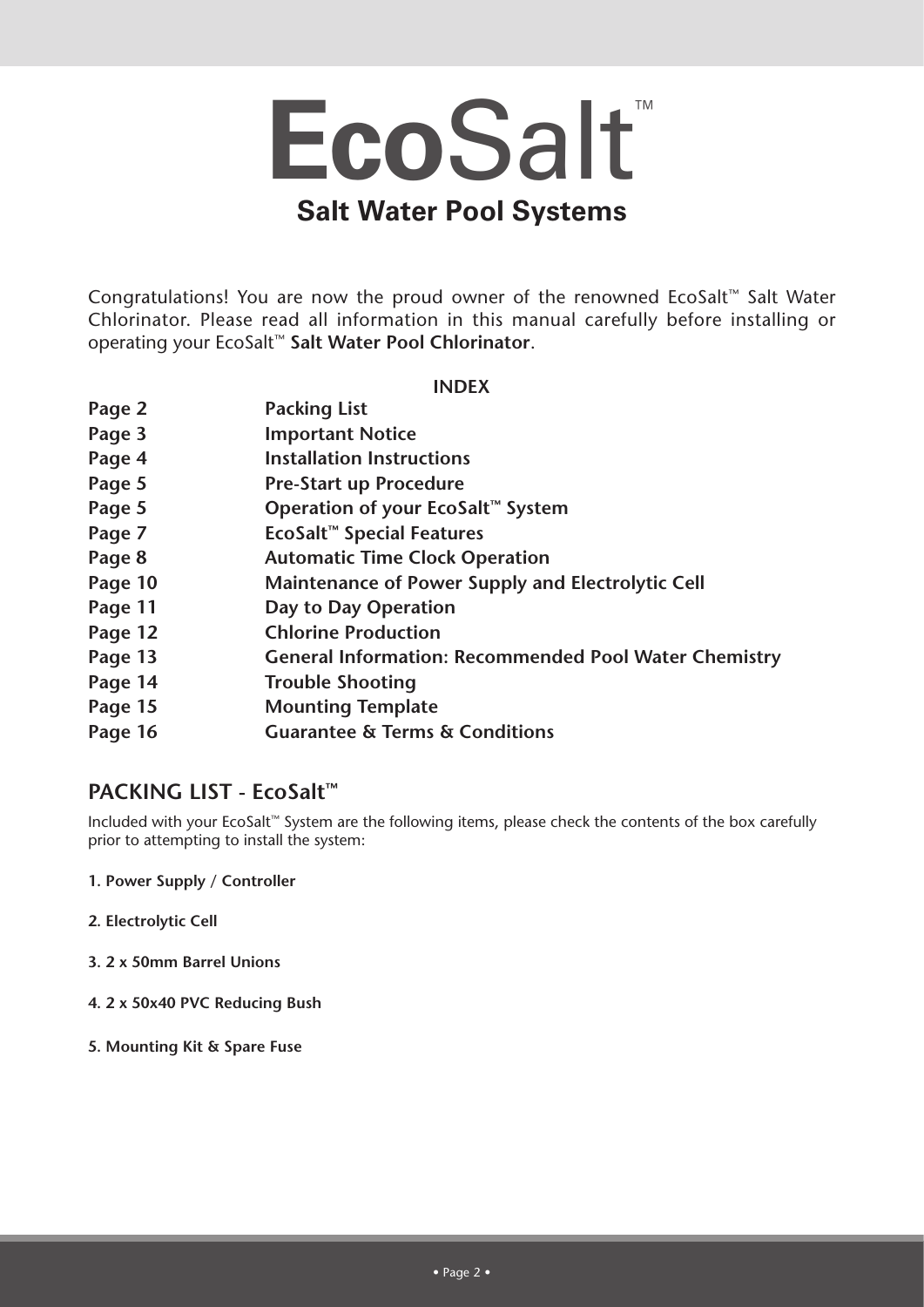# **IMPORTANT NOTICE:**

# **FACTORS THAT WILL IMPROVE THE PERFORMANCE & LIFE OF YOUR SALT WATER CHLORINATOR PLEASE READ THIS BEFORE OPERATING YOUR CHLORINATOR**

**POOL BUILDERS:** Please cover this information with your customer during the new pool "Hand over Session"

Salt Water Chlorinators are a valuable piece of pool sanitising equipment and must be cared for to get the best performance and life span from it.

There are **THREE** main factors that will damage your chlorinator and reduce the life of the product. Please monitor the following factors in accordance with your installation & operating instructions.

# **1. MAINTAIN RECOMMENDED SALT LEVELS: RECOMMENDED OPERATING RANGE: 4500-6000ppm NOTE: ABOVE GROUND POOL MODELS ONLY: 2500ppm**

- Run chlorinator at the Salt Levels stated within this document and on the product to ensure optimum sanitiser output and cell life.
- Operating this device at low salt levels will damage the cell and reduce its life.
- The control panel displays a red LED indicator warnings when the salt levels are low.
- If no action is taken to rectify the salt levels, damage to the cell may result which will not be covered under warranty.

# **2. MONITOR & MAINTAIN YOUR CHLORINATOR CELL:**

**EcoSalt™ has a "Reverse Polarity" cell.**

- To keep your salt water chlorinator in the best possible condition, regular monitoring of the electrolytic cell is recommended. The 'Cell' is the clear plastic housing containing the removable cell head.
- During the chlorination process a white powdery Calcium scale may naturally build up on the titanium plates in the cell. Monitor the cell to prevent excessive scale build up. Excessive scale build up will cause damage to your cell, and dramatically reduce its efficiency and lifespan.
- Reverse Polarity models have low maintenance cells that minimise scale build up.
- The control panel displays a red LED indicator warning when the cell requires cleaning.
- If Calcium scale builds up please clean the cell, following the cleaning instructions provided on page 11.
- **NEVER:** Use concentrated acid to clean your cell.
- **NEVER:** Leave cell in cleaning solution for extended periods of time
- **NEVER:** Use metal implements, scourers or brushes to clean your cell

# **3. BALANCED POOL WATER CHEMISTRY:**

- Salt levels MUST be maintained at 4500-6000ppm for optimum performance and lifespan (NOTE: Above ground pool models: 2500ppm)
- Calcium Hardness levels **MUST** be kept to ideal ranges of **200-275ppm** (for Concrete and Tiled Pools) and **100-225ppm** (for other surfaces) to prevent excessive scale build up and damage to equipment
- pH levels **MUST** be kept to ideal levels to prevent damage to equipment and pool surfaces and to obtain optimum sanitiser effectiveness.
- Total Alkalinity and Stabiliser levels must also be kept in an ideal range.

#### **Note: Please refer to the RECOMMENDED POOL WATER CHEMISTRY chart on page 13 for more information.**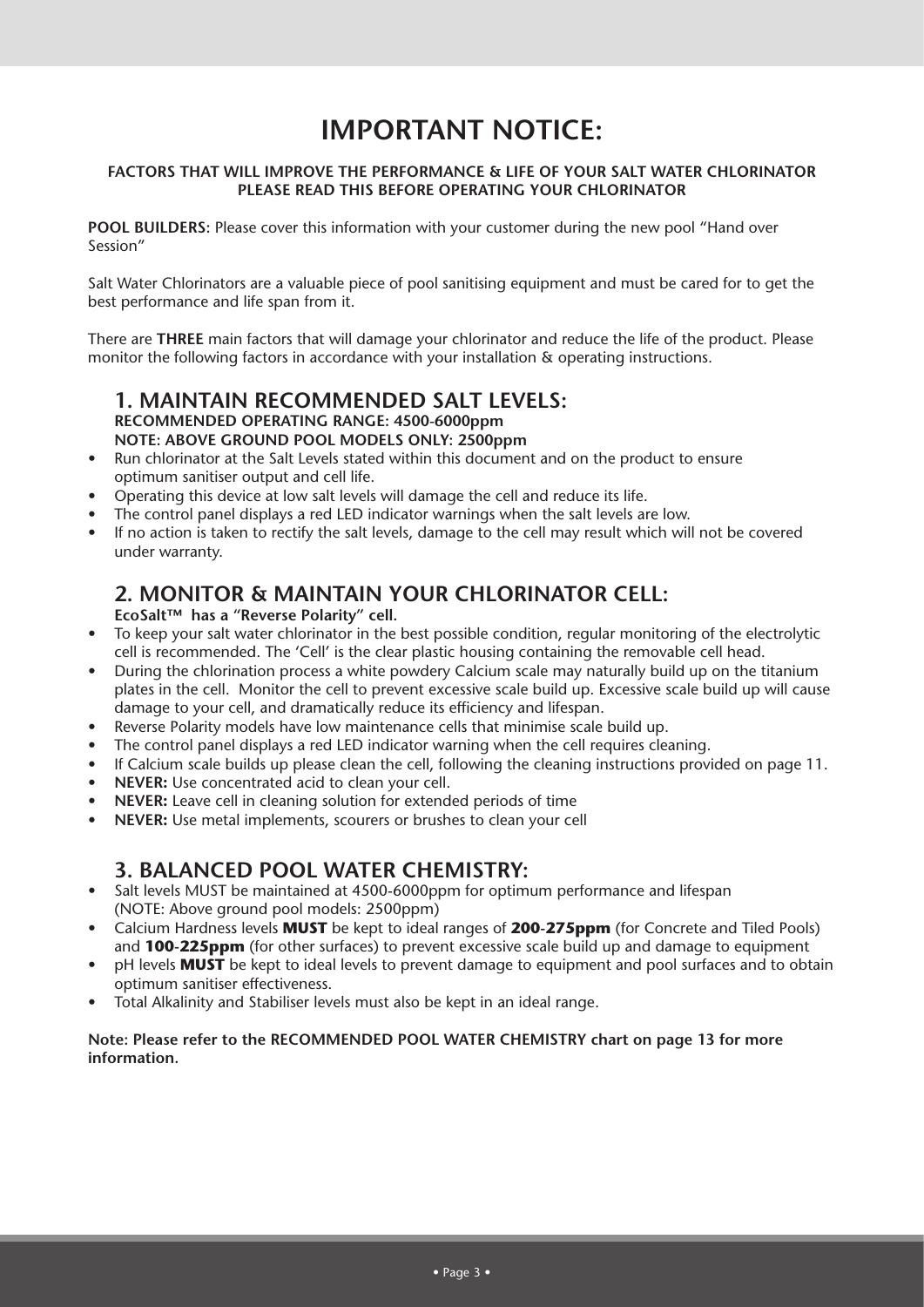

**Note: The Chlorinator is not intended for use by young children or infirm persons without supervision. Please ensure that young children are supervised to ensure that they do not play with the Chlorinator.**

**Power connections and wiring must be carried out by an authorised electrician.**

# **INSTALLATION INSTRUCTIONS FOR ECOSALT™**

# **INSTALLING THE POWER SUPPLY:**

Select a convenient well-ventilated location within one metre of filter equipment and mount the Power Supply vertically onto a post or wall 1.5 metres above ground level. Australian Standards requires that the Power Supply shall not be located within 3 meters of the pool water. Plug Power supply into a suitable weatherproof outlet and plug pump into the power outlet of the Power Supply Unit. The Unit must be kept away from acid and other chemical storage areas. Acid and chemical vapours will corrode the electronics inside the Unit. It must also be kept away from heat sources. Good ventilation is necessary for correct operation.



Two self-tapping screws and wall plugs have been provided for fast and simple installation. Simply cut out Template at bottom of page 15 for location of drill entry points. Use a 7mm masonry drill bit when fitting Power Supply to a brick or concrete wall. When mounting to a post drill pilot holes and fit screws provided. Once screws are in position simply hang chlorinator via bracket on back of Unit.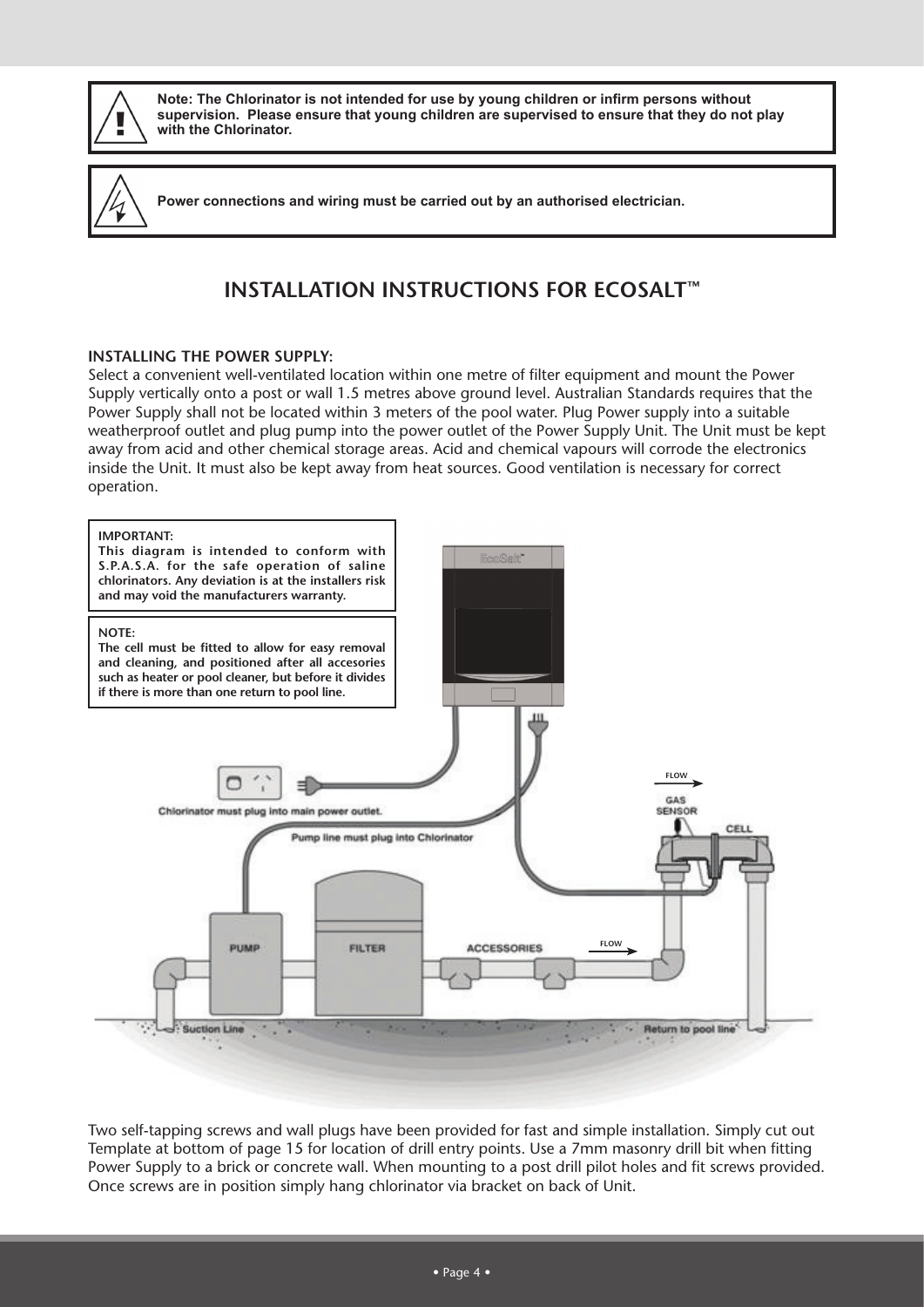#### **CONNECTING THE ELECTROLYTIC CELL TO THE POWER SUPPLY:**

The EcoSalt™ uses a reverse polarity electrolytic cell for low maintenance operation.

The EcoSalt™ Power Supply is fitted with a flexible lead terminated with connectors. These must be correctly fitted to the connections on the underside of the cell. Fit black connectors to the outer titanium rods. Fit the white connector to the middle titanium rod. The blue flow sensor should be pushed onto the thread of the small threaded bolt on the top of the cell.

The power outlet on the bottom of the power supply is dedicated to the PUMP ONLY.

#### **IMPORTANT: Water must touch the gas sensor in the cell for correct operation. This can be achieved by fitting the cell as shown in the installation diagram on page 4.**



**Do not use a double adaptor to connect more than one pump - it can cause overload to the system and could void your warranty.**

# **PRE - START UP PROCEDURE:**

Before operating your EcoSalt™ please ensure the following items have been added to your pool:

• **SALT** - Load salt into the pool at the rate of around 45-60kg per 10,000 litres to achieve a recommended salt level of 4500 - 6000ppm. (Note: Above ground pool models only: At a rate of 25kg per 10,000 litres to achieve a recommended salt level of 2500ppm).

Connect manual vacuum system and slowly vacuum until salt dispersal is complete. Place vacuum head into deepest end of pool and allow vacuum to continue for a further 2 or 3 hours. Salt should now be completely mixed. **Never add salt directly into skimmer box**.

• **CHLORINE** - For a new pool installation that has not been chlorinated, add sufficient Chlorine (liquid or granular) to achieve a reading of 3 ppm (with a suitable test kit), or run the chlorinator system continuously for at least 24 hours or until a reading of 3 ppm is reached.

• **STABILISER** - It is essential that pool stabiliser be added and maintained at the rate of 30 - 50 ppm at all times. Do not exceed 100 ppm.

(Refer **Day to Day Operation** page 11 for further information).

# **OPERATION OF YOUR ECOSALT™ SYSTEM:**

**Cell Output** is expressed as a percentage. Set the system control to the percentage output required and the unit will automatically adjust the cell output to the set level. The Unit is fitted with an electronic control and warning system. This regulates the output of the Unit to the preset maximum and changes cell polarity as indicated by POLARITY LEDs A&B. These LEDs will alternate over a number of hours or days depending on how the unit is set to operate. The warning system consists of one **Operation LED** which will glow Green to indicate normal operation or RED to indicate possible faults with the Unit or damaging operating conditions.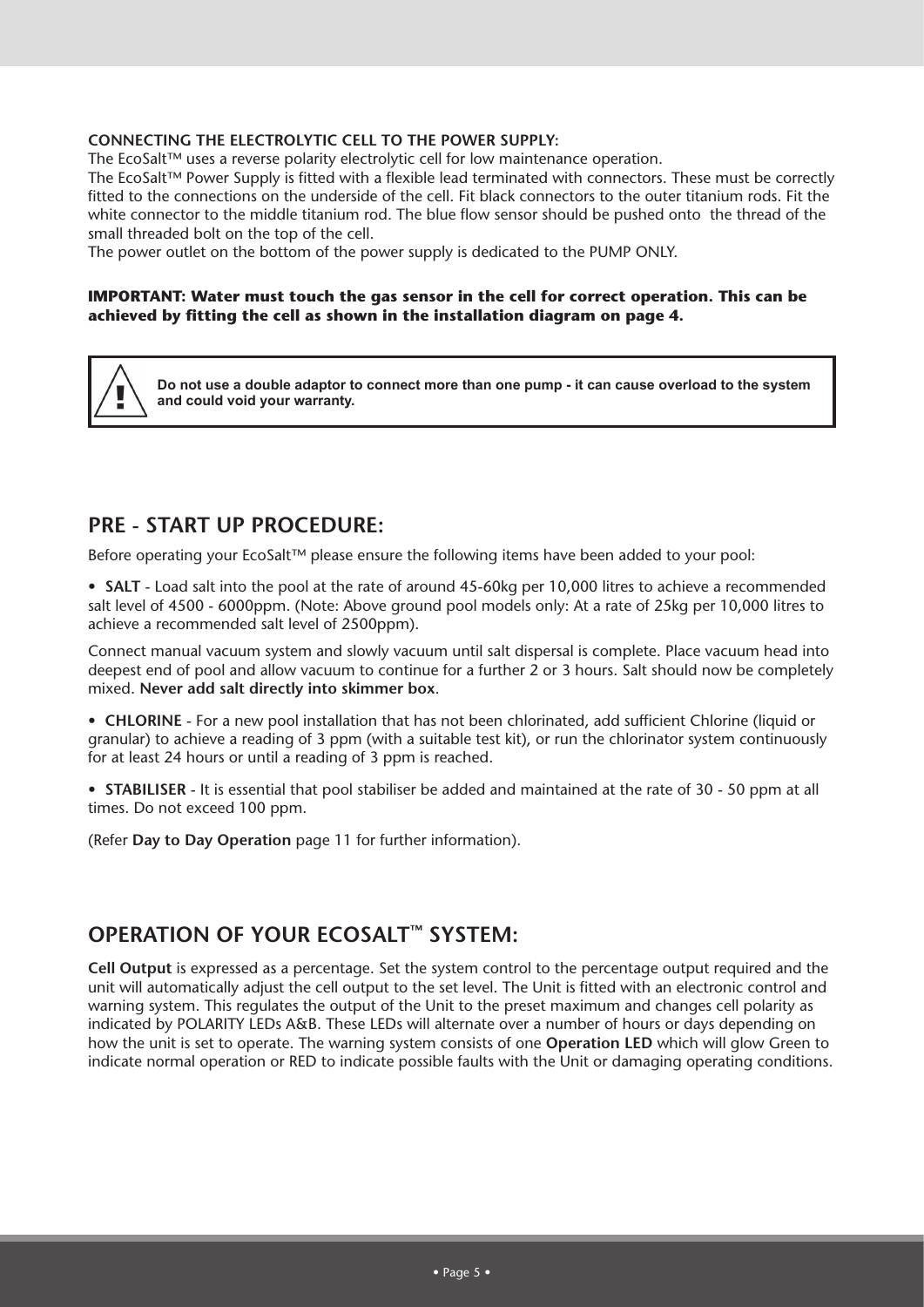

Once the salt level in the pool is correct the Unit may be switched On. **Note: Once the unit starts there is a short time delay until the cell operates to ensure the filtration system is primed with water)** At this point the **Operation LED** should be Green; if red refer below. Note: Polarity LED may be either A or B (whichever is on or brightest.

The **RED Operation LED** will indicate a number of different possible problem situations:

| <b>Possible Problem</b>            | Action                                                                                    |
|------------------------------------|-------------------------------------------------------------------------------------------|
| Salt Level Below Minimum           | Add Salt                                                                                  |
| Cell is Calcified                  | Clean Cell                                                                                |
| Water temperature very cold        | Add Salt to compensate for cold water                                                     |
| There is a problem with water flow | Check pump / pipes for blockage or damage. Check that gas sensor is<br>connected properly |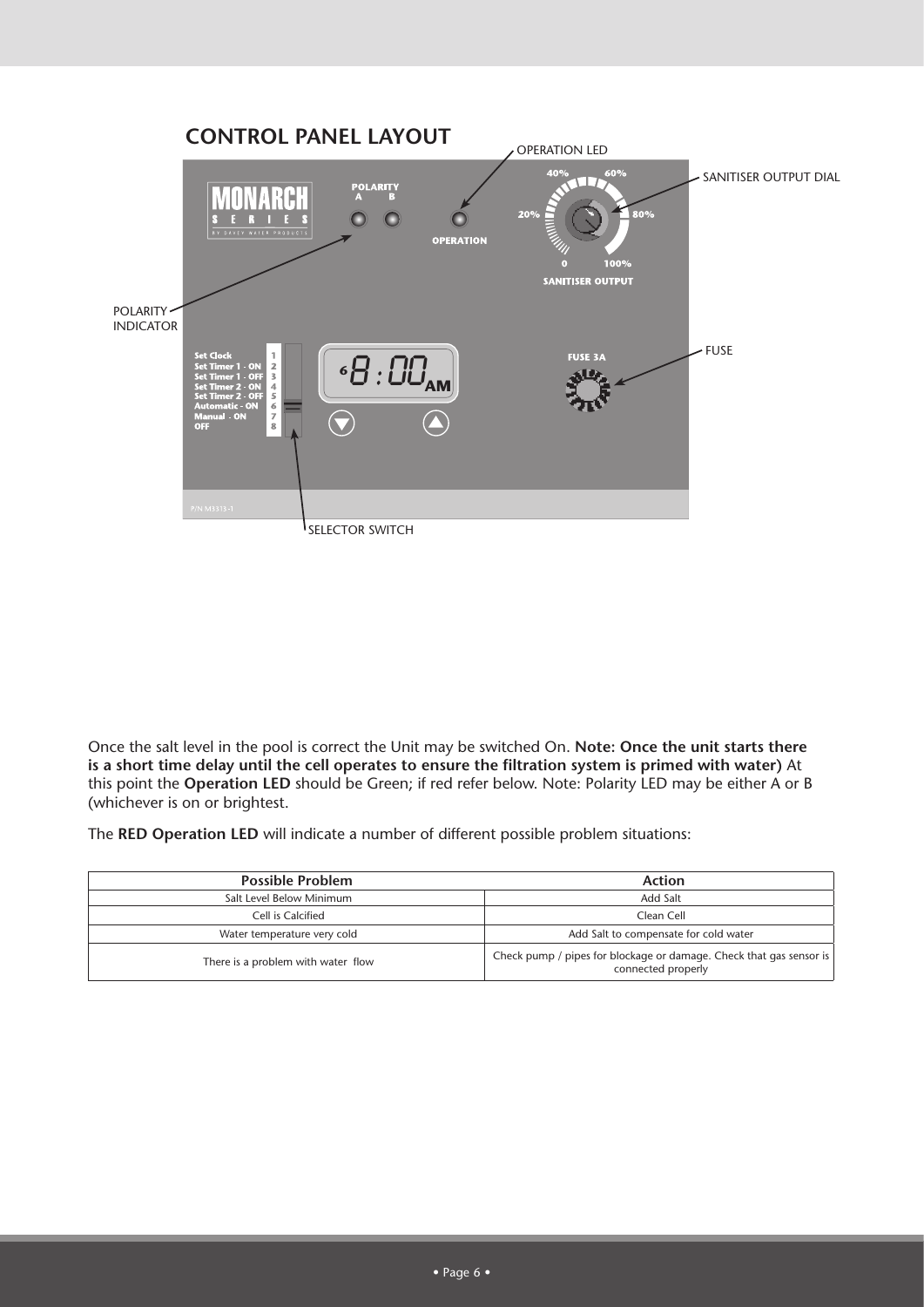# **EcoSalt™ SPECIAL FEATURES:**

# **SYSTEM CONTROL (SANITISER OUTPUT DIAL):**

**The System Control varies the amount of time the Cell operates during the filtration cycle.**

**The System Control** will **not** vary the electrical current supplied to the Cell.

As an example, if one filtration cycle is set at 5 hours, and the **System Control** is set to 80%, then the total amount of time the Cell will operate during the 5-hour cycle will be 4 hours. If the **System Control** is set to 60%, the Cell will operate for 3 hours total over the 5-hour filtration cycle. At 100% the Cell will be ON for the entire 5 hour cycle.

When the **System Control** is set to 0, the Cell will be OFF for the duration of the filtration cycle. When the **System Control** is set to 100%, the Cell will be ON for the duration of the filtration cycle.

To turn the Cell OFF, simply turn the **System Control** to 0.

**NOTE:** It is recommended to turn the sanitiser output dial to "0" when back washing..

#### **POLARITY INDICATORS A & B:**

These LEDs are used to check that the Cell current polarity is reversing. Whichever is on (or brightest) indicates the polarity of operation. The Cell will operate in one polarity for a number of hours so any change in these LEDs will happen slowly and depend on how the unit is operated.

#### **LOW SALINITY INDICATION**

Your EcoSalt™ is fitted with a number of protective systems including the **operation LED** whose primary function includes **Low Salinity Indicator.** As the salt level in the pool decreases, the wear on the Cell increases. Although salt is not consumed in the EcoSalt process, it is lost through splashing, back washing and on bathers as they leave the pool. The salt level is also reduced by rain, which causes dilution. Salt is not lost to evaporation. As the salt level in the pool falls toward the minimum **Operation LED** will turn RED. At this point the salt level should be increased by adding 25kg of salt per 25,000 litres of pool water. The addition of salt should not affect the EcoSalt™ as it is protected against overloads. If no action is taken and the salt level continues to fall damage to the system may result.

There are other factors that can cause the Unit not to work correctly:

- **1. Heavy Rain** can cause very diluted pool water to pass over the Cell due to surface skimming.
- **2. Scaled Cell** a scaled Cell will not draw as much electrical current as a clean Cell when first started.
- **3. Cold Water** cold pool water reduces the ability of a Cell to carry electrical current.
- **4. Failing Cell** as the Cell ages there will come a time when the electrical current draw will drop. This can be compensated for with the addition of extra salt. A Cell is considered failed when it draws less than **80 % of maximum** current. Please note that **the Low Salinity Indicator is** not like T.D.S. meters, which are temperature compensated Scientific Instruments. The accuracy will be within 500ppm salinity and they are water temperature dependent, just as the Cell is.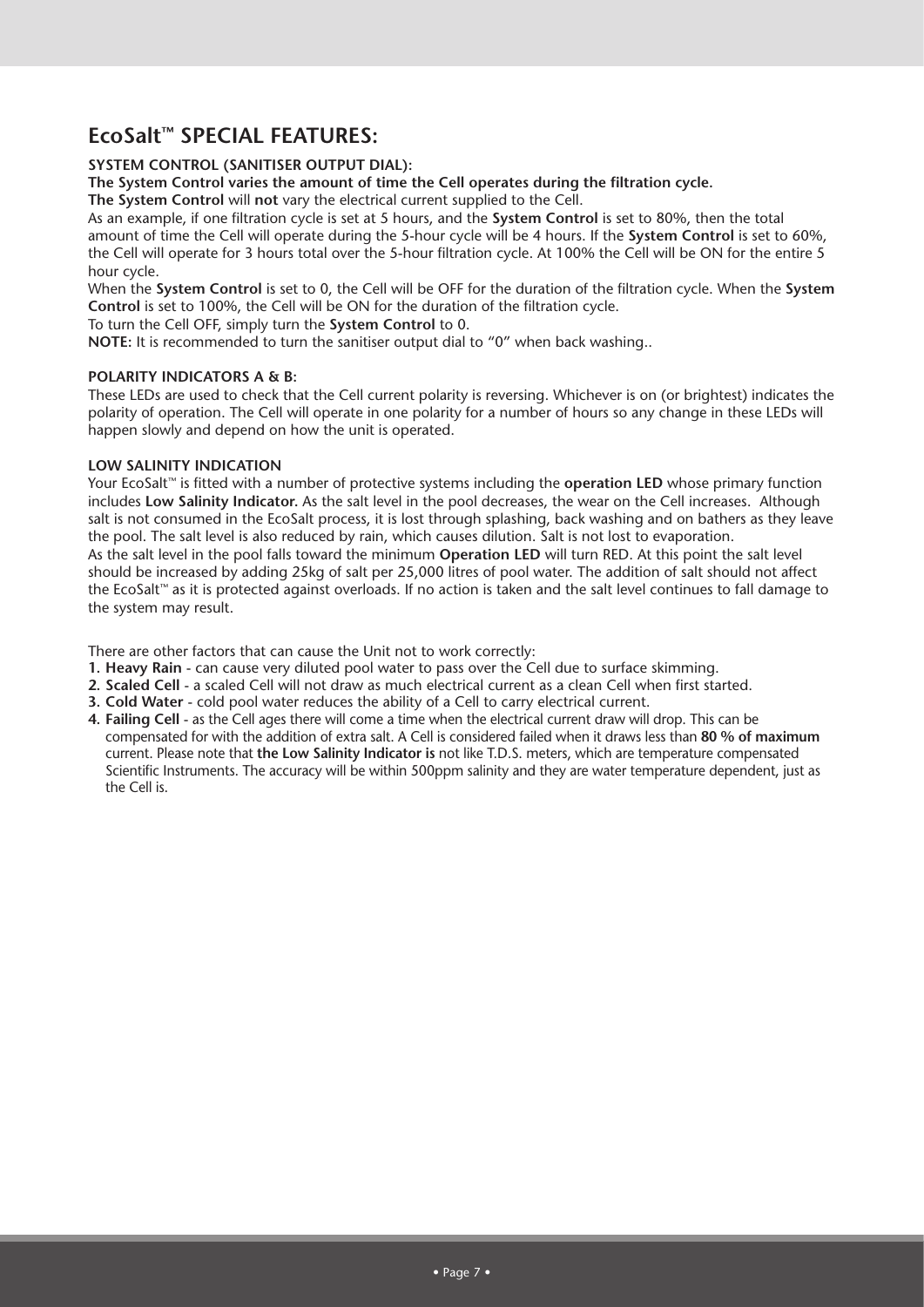# **AUTOMATIC TIME CLOCK OPERATION:**

The digital timer includes a backlit Liquid Crystal Display which displays time of day in 12-Hour format with AM / PM indication and a selector switch position indicator. The digital timer has up and down buttons for incremental settings.



# **Timer Setting and Functions:**

To set your clock and various functions please refer to the table of instructions below.

# **NOTE:**

When you first turn on the power to the chlorinator, it will take approximately 5 seconds for the LCD to appear on the screen.

| <b>Function</b><br><b>Description</b> | <b>Selector</b><br>Switch<br><b>Position</b> | <b>Functions and Instructions</b>                                                                                                                                                                                                                                                                                                                                                                                |  |  |  |  |
|---------------------------------------|----------------------------------------------|------------------------------------------------------------------------------------------------------------------------------------------------------------------------------------------------------------------------------------------------------------------------------------------------------------------------------------------------------------------------------------------------------------------|--|--|--|--|
| Set Clock                             | 1                                            | Set the current time on the digital clock                                                                                                                                                                                                                                                                                                                                                                        |  |  |  |  |
|                                       |                                              | Select the Set Clock position on the selector switch to enable the<br>time of day to be input. A number '1' will appear at the left of<br>the screen.<br>(a) The display will flash on and off as long as the selector switch<br>remains at this position. Use the up $\triangle$ and down $\blacktriangledown$ buttons to reach<br>the desired times. Hold the buttons down for fast increments                 |  |  |  |  |
|                                       |                                              | Set the start time for the first run time sequence                                                                                                                                                                                                                                                                                                                                                               |  |  |  |  |
| Set Timer 1 - ON                      | $\overline{2}$                               | Select the Set Clock 1-ON position on the selector switch. A<br>number '2' will appear at the left of the screen.<br>This time factory pre-set to 6am. Proceed as per (a) in the 'Set<br>Clock" instruction to change time.<br>To disable this timer, move up or down to 11:59PM. Press the UP<br>button one more time to turn OFF. <b>NOTE:</b> This step will also disable the<br>time for 'Set Timer 1 -OFF'. |  |  |  |  |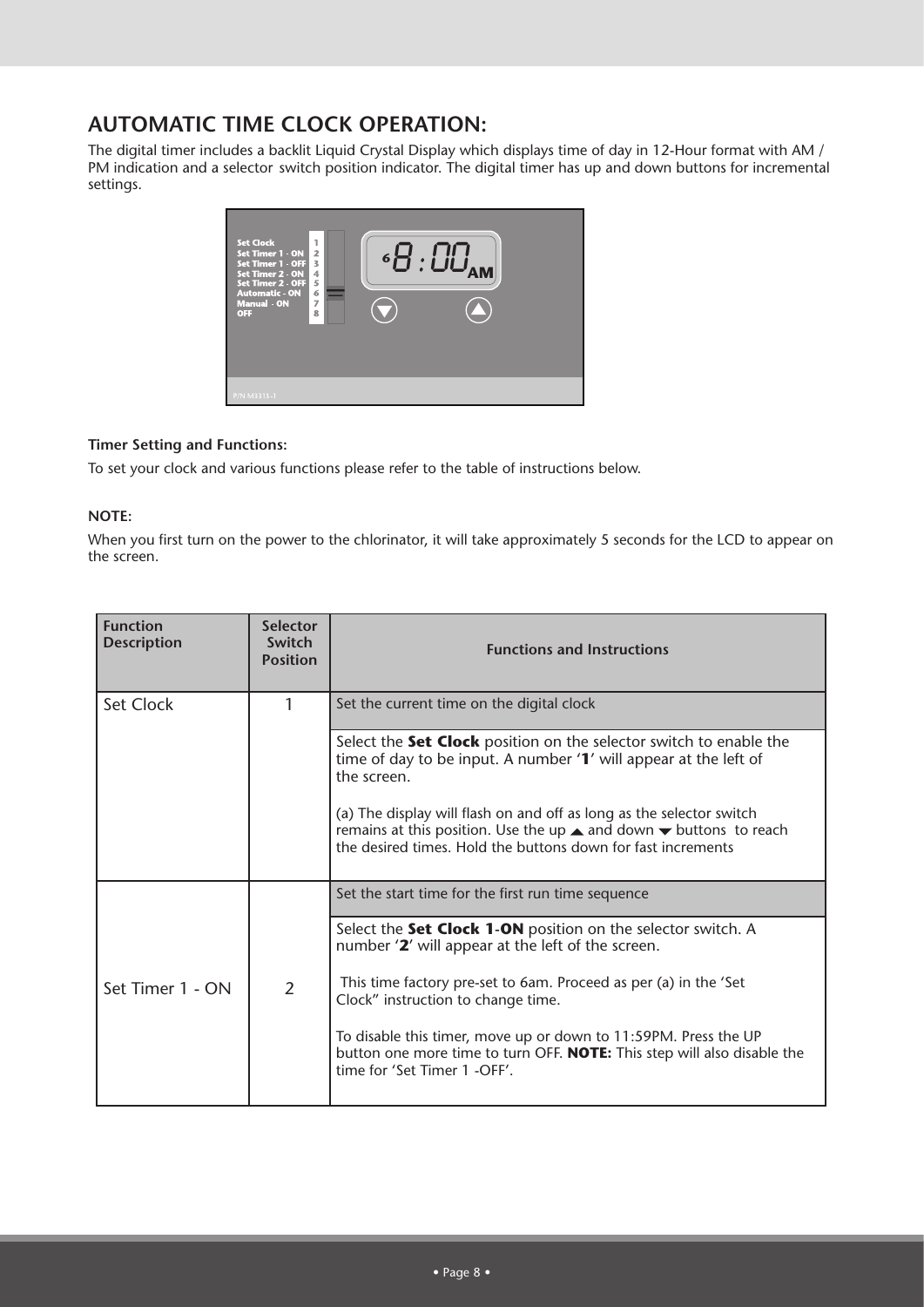|                  |                | Set the completion time of the first run time sequence                                                                                  |
|------------------|----------------|-----------------------------------------------------------------------------------------------------------------------------------------|
| Set Timer 1- OFF | 3              | Select the Set Timer 1- OFF position on the selector switch. A<br>number '3' will appear on the left of the screen.                     |
|                  |                | This time is factory pre-set to 8am. Proceed as per (a) in the 'Set<br>Clock' instruction to change time.                               |
|                  |                | Set the completion time of the second run time sequence                                                                                 |
| Set Timer 2- ON  | $\overline{4}$ | Select the Set Timer 2- ON position on the selector switch. A<br>number '4' will appear on the left of the screen.                      |
|                  |                | This time is factory pre-set to 5pm. Proceed as per (a) in the 'Set Clock'<br>instruction to change time.                               |
|                  |                | To disable this timer please refer to selector switch position 2 above.                                                                 |
|                  |                | Set the completion time of the second run time sequence                                                                                 |
| Set Timer 2- OFF | 5              | Select the Set Timer 2- OFF position on the selector switch. A<br>number '4' will appear on the left of the screen.                     |
|                  |                | This time is factory pre-set to 11pm. Proceed as per (a) in the 'Set                                                                    |
|                  |                | Clock' instruction to change time. To disable this timer, see notes on<br>selector switch 4.                                            |
|                  |                | Filtration system switches on and off automatically according to your<br>set times                                                      |
| Automatic ON     | 6              | Select the <b>Automatic ON</b> position on the selector switch. A number<br>'6' will appear on the left of the screen.                  |
|                  |                | Over-rides the automatic time clock settings & switches filtration<br>system ON                                                         |
| Manual ON        | 7              | Select the Manual ON position on the selector switch. A number '7'<br>will appear on the left of the screen.                            |
|                  |                | NOTE: Chlorination will be constant until turned OFF or back to<br>Automatic ON. Over chlorination may occur if left for long durations |
|                  |                |                                                                                                                                         |
|                  |                | Over-rides the automatic time clock settings & switches filtration<br>system OFF                                                        |
| <b>OFF</b>       | 8              | Select the OFF position on the Selector switch. A number '8' will<br>appear on the left of the screen.                                  |
|                  |                | NOTE: Filtration & sanitisation will cease. Not recommended for<br>long durations.                                                      |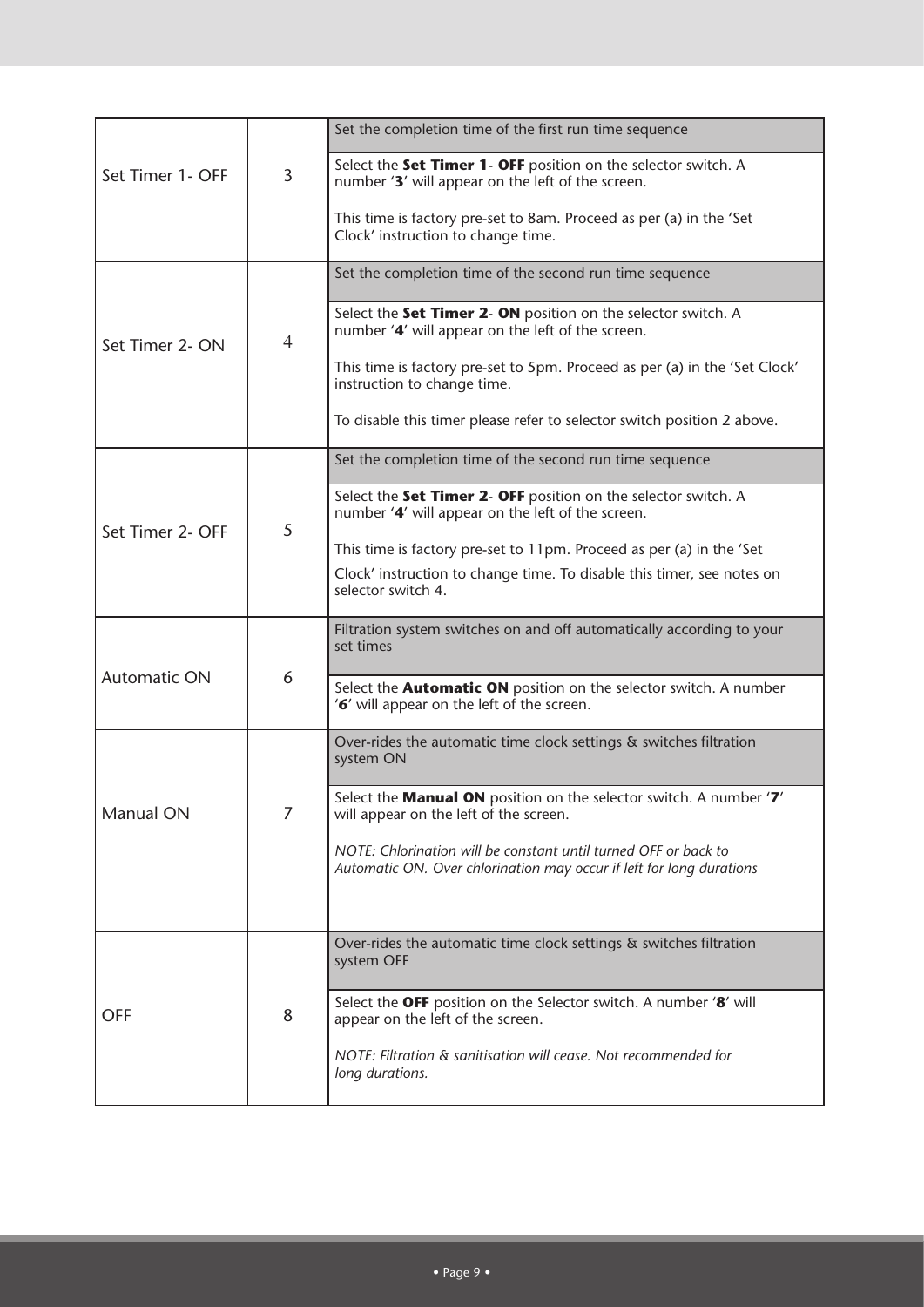# **SAFETY NOTICE**

**IMPORTANT Certain local electrical regulations state "If the supply cord is damaged, it must be replaced by a special cord available from the manufacturer or its service agent".**

# **MAINTENANCE OF POWER SUPPLY:**

Little or no maintenance is normally required with the exception of replacing blown **Fuses**. These **Fuses** can be sourced from your local EcoSalt™ Dealer. However it is essential that the wall or post to which the Unit is installed be sprayed (not the Unit itself) periodically with a good surface type insect repellent, since penetration by insects may cause damage, which is not covered by your warranty.

The back of the Unit has been designed as a heat sink. It is normal for this area to become very hot.

# **MAINTENANCE OF ELECTROLYTIC CELL:**

The cell is composed of precious materials, and although proper maintenance can prolong its life to the maximum, eventually the process of electrolysis will wear away its delicate coating, at which time it gradually ceases to produce chlorine.

Mineral salts and calcium (scale) are deposited on the outer and the inner plate as electrolysis takes place. This build up – will interfere with the flow of electrical current in the Cell and thus lowers sanitiser production. It is essential to inspect the Cell regularly and clean when necessary. The rate at which deposits will form on the plate differs with each pool and can be influenced by the following:

- Calcium hardness of the water
- Water Temperature
- pH control
- Water which has been chlorinated with calcium hypochlorite for an extended period
- Calcium in the plaster surfaces of a concrete pool

Because these conditions vary so much, check the Cell at least weekly to begin with to see when either scale or a blue/green soapy substance appears on the plate. You will then be able to determine the cleaning cycle necessary for your pool (obviously more in summer). The intervals between cleaning could get longer to the point where cleaning is only necessary a few times each year. One exception is the use of bore water or ground water, in which case cleaning may always need to be as frequent as once a week.

#### **NOTE: In areas with hard water, reverse polarity systems may require occasional manual cleaning.**

The life of Eco Salt™ electrolytic cells vary substantially from one installation to another due to variations in operating time, water quality and composition, system and cell maintenance. Please ensure that when cell replacement is necessary you use the correct genuine Eco Salt™ replacement cell to match your system. The correct Eco Salt™ Replacement cells to use are shown in the table below:

| EcoSalt™ BMSC: Reverse Polarity Cells |                       |  |  |  |  |
|---------------------------------------|-----------------------|--|--|--|--|
| Model                                 | Replacement Cell Code |  |  |  |  |
| EcoSalt 13                            | MO681REP              |  |  |  |  |
| EcoSalt 20                            | MO682REP              |  |  |  |  |
| FroSalt 26                            | MO683REP              |  |  |  |  |

**ALWAYS INSIST ON GENUINE ECOSALT REPLACEMENT PARTS. If it is necessary to replace the Electrolytic Cell, beware of "look alikes". Only the Genuine EcoSalt Cell is designed and warranted to operate with the EcoSalt Power Supply.** 

#### **SERIOUS DAMAGE MAY RESULT TO THE ELECTRONICS INSIDE THE UNIT IF COPY ELECTRODES ARE USED AND MAY VOID WARRANTY.**

**To clean the EcoSalt™ cell:** Ensure that the power supply is turned off- failure to do so may result in the pool pump turning on while the cell is not in place. Disconnect the power lead from the underside of the cell. Remove the cell from the pool return line by undoing the unions. Take care not to lose the o-rings.

#### METHOD 1

Add 1 part HYDROCHLORIC ACID to 10 parts WATER in a suitable container. The Cell should be placed on a suitable surface that allows it to form a U shape and some of the solution can be poured safely into the up-turned cell. Take care when doing this as the solution can foam and create a spill which must be cleaned up by dilution. As an alternative the Cell can be immersed completely in a container.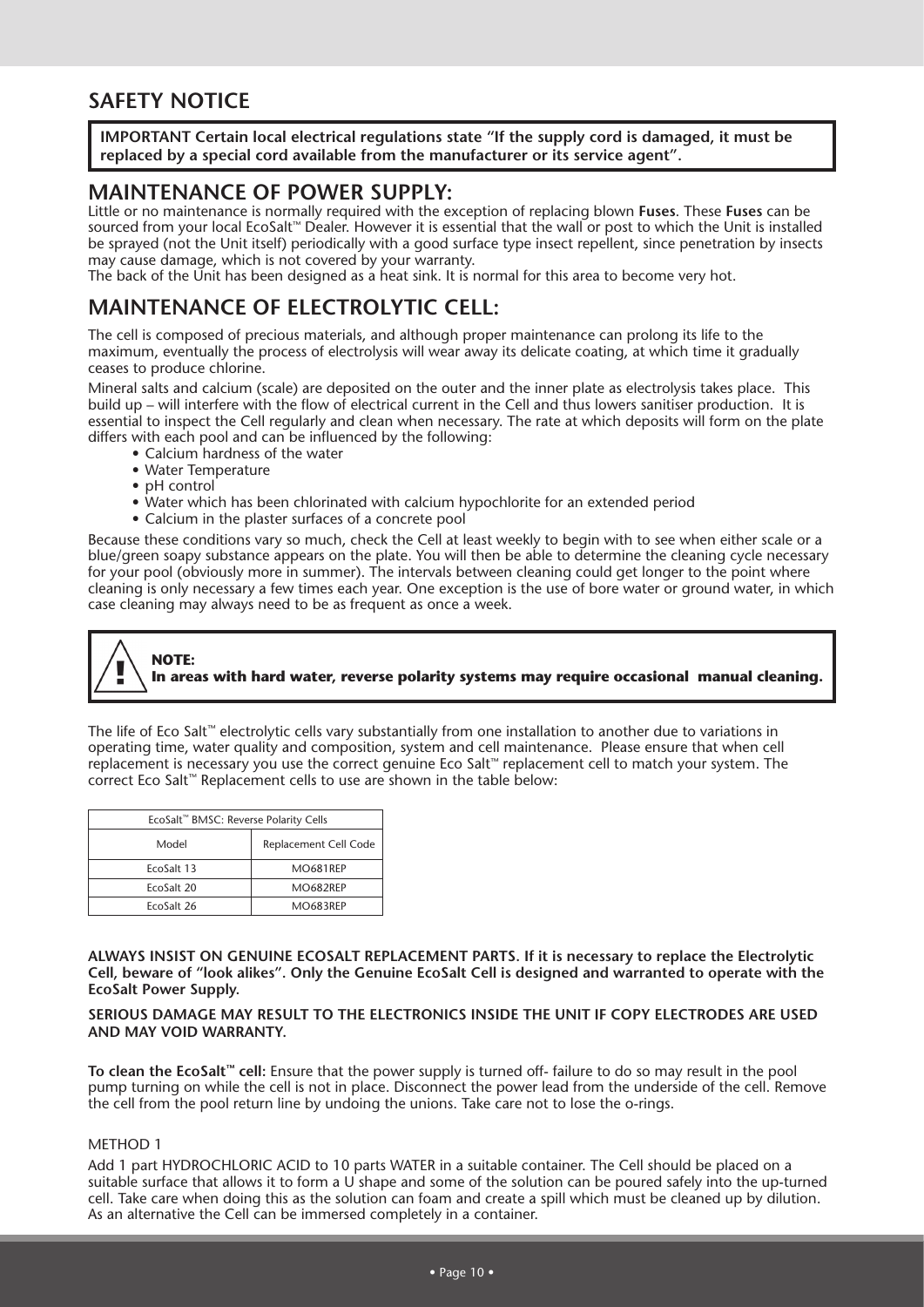#### **METHOD 2**

As an alternative, an approved commercial Cell cleaning solution can be used a number of times effectively.

When clean the Cell should be rinsed thoroughly and the connections should be dried carefully to avoid connector corrosion. It should not take longer than a few minutes to clean, if it does the Cell should be cleaned more frequently. Return the Cell to its position in the pipe work and re-connect it.



**WARNING: Follow safety instructions provided with the Hydrochloric Acid or cleaning solution. When handling Hydrochloric Acid, the use of eye protection, mask and gloves are highly recommended. Extreme caution should be taken whenever handling Hydrochloric Acid or Cell Cleaning Solution.**

#### **SAFETY DEVICE:**

Hydrogen Gas is a by – product of the chlorine producing process. A Gas Sensor has been incorporated into the Unit and Cell, which will switch off chlorination if gas is detected in the Cell Housing or there is no water flow. EcoSalt™ Units are also fitted with a Thermal Cut – Out to prevent overheating. If the temperature rises too high, power is automatically disconnected. The Unit will resume operation when it cools down.

# **DAY TO DAY OPERATION:**

Four Prime rules must be observed if your unit is to give the best possible service:

#### **1. STABILISER**

The importance of pool stabiliser cannot be over – emphasised. It is essential in helping retain chlorine in your pool. Chlorine is rapidly dissipated by sunlight and the use of stabiliser will reduce this dissipation substantially. Without stabiliser, it may be necessary to run the Unit for up to three times as long!

Stabiliser should be added at the rate of 500 grams for every 10,000 litres of water. Stabiliser should be maintained at a level of 30 – 50 ppm. Before adding more stabiliser, have your pool water analysed at your pool shop to ensure that you do not add too much.

#### **2. pH AND TOTAL ALKALINITY:**

A correct pH level must be maintained to prevent problems such as black spot, staining, cloudy water, etc. An incorrect pH level can damage the pool. Correct pH levels are as follows; Fibreglass – 7.2 to 7.4 Concrete & tiled – 7.4 to 7.6 If you allow the pH level to rise to 8.0 or above, the chlorine required could be as much as three times the normal amount.

Total Alkalinity should not be confused with pH, although the two are closely related. Total Alkalinity determines the speed and ease of pH change. The ideal range is 80 – 150 ppm, or refer to your pool professional.

You should use a test kit which includes a test for Total Alkalinity. Low Total Alkalinity can cause unstable pH levels – i.e. An inability to keep the pH constant may cause staining, etching and corrosion of metals. High Total Alkalinity will cause constantly high pH levels.

#### **3. SALT LEVELS:**



**Warning: Some people recommend that you put salt directly in the skimmer box. This is a very poor practice as it allows very high concentrations of salt to be passed through your filtration and other pool equipment.**

Salt is the essential element by which your Unit operates. Not enough salt means not enough chlorine - this simple rule governs the total operation of your EcoSalt™, and insufficient salt will damage your Cell.

# **RECOMMENDED SALT LEVEL RANGE:** 4500 - 6000ppm

(Above ground pool models only: 2500ppm)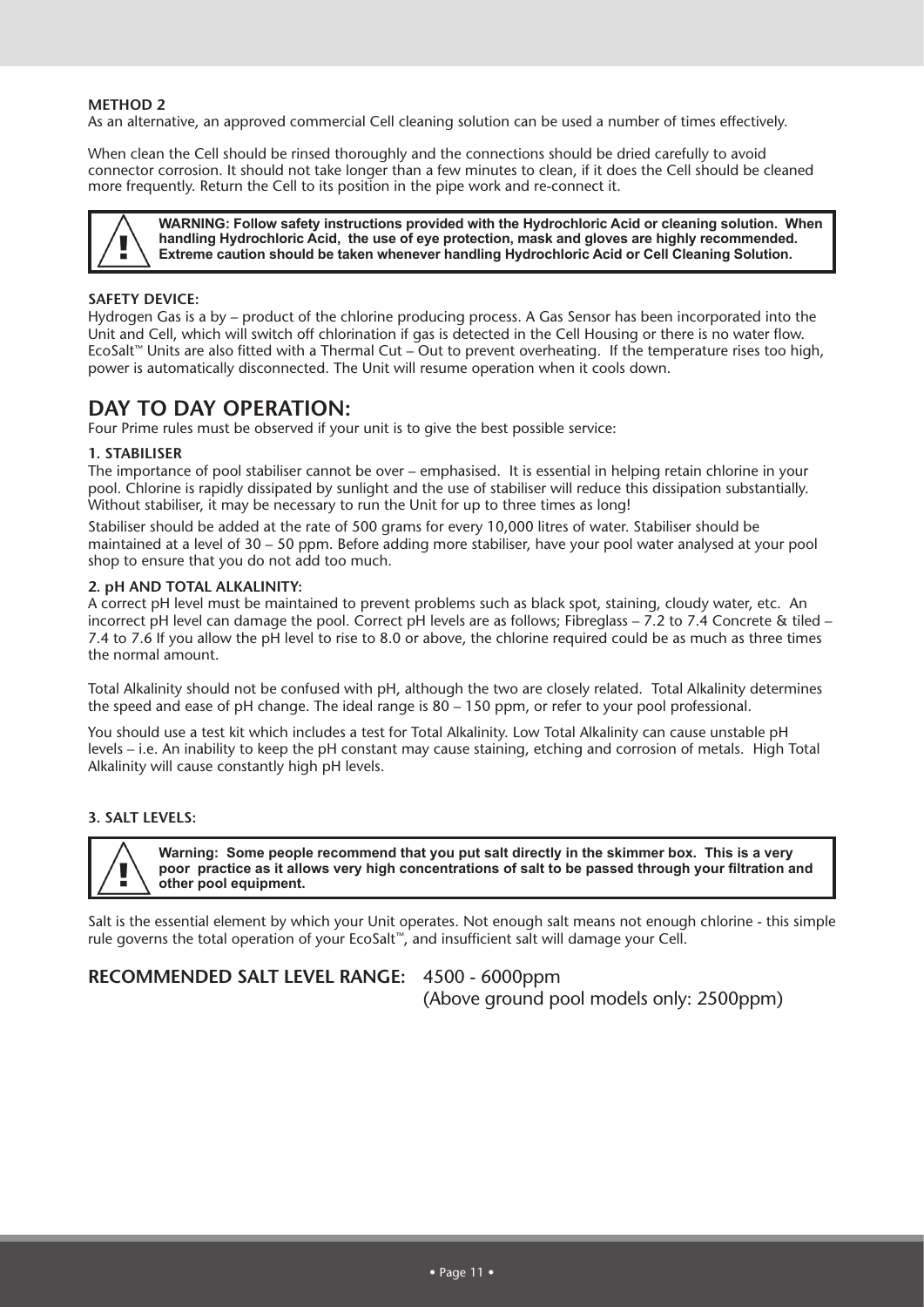Salt is NOT used up in the process of producing chlorine or by evaporation. Salt is only lost through back washing, splash - out, overflow or by leakage from the pool or plumbing. Heavy rain can dilute the salt solution in your pool; therefore salt levels should be checked during this season.

#### **Low salt levels will destroy the coating on the Anode plates and will void all Warranty.**

The EcoSalt™ has a built in warning indicator to minimise damage resulting from insufficient salt levels, however, the ultimate responsibility is on the owner to ensure adequate salt levels are maintained all year round.

#### **4. RUNNING TIMES:**

These instructions cover EcoSalt for residential use only.

If you run your chlorinator for 24 hours a day, or for long periods, the Cell life will be greatly reduced. It is important that the correct model EcoSalt™ has been installed on your pool. Many models are available from Davey to cope with small courtyard pools up to commercial applications. (Consult your local EcoSalt™ Dealer for more information).

**Note: The EcoSalt guarantee does not apply to commercial or semi-commercial installations, i.e. where the system runs more than an average of 8 hours per day over the year. Guarantee on commercial and semicommercial installations is 12 months only on both power supply and cells.**

# **CHLORINE PRODUCTION:**

The EcoSalt™ must be run daily to generate sufficient chlorine to sanitise the pool. During Summer this is approximately eight hours per day, preferably in two periods - between 6.00 and 8.00am and between 5.00 and 11.00pm. Night time is preferable because chlorine dissipates rapidly in direct sunlight. If these running times are observed, and the Cell is functioning correctly, your pool will have sufficient chlorine when tested in the morning.

If the level is too low either longer running times are required or the **Sanitiser Output Control** needs to be adjusted to maximum. Harsh local conditions such as traffic pollution or wind borne dust require different running times, in which case, seek advice from your pool shop. During Winter approximately 4 to 6 hours a day should provide enough chlorine. Without sufficient filtration/chlorination, your pool will never function correctly. **ALWAYS RUN THE FILTER WHEN SWIMMING IN THE POOL**. In extremely hot weather or during periods of heavy bathing loads, the running time may need to be extended to 10 - 14 hours per day.

In some cases you may find your chlorine level to be too high. To determine if this is the case, run your filter/ chlorinator for the suggested times/chlorine production level and test your pool water on the morning after operation. If your chlorine test shows a high level of chlorine, either the running times can be reduced slightly, or the **Sanitiser Output Control** can be turned anti - clockwise. Test your chlorine level again the following morning at around the same time. If your chlorine level is still high, repeat the above process until the correct level is attained.

# **"SHOCK" TREATMENT:**

Periodically, especially during extremely hot conditions, it may be necessary to boost the amount of chlorine in your pool in order to maintain absolute sanitation of the water. This can be achieved by adding either liquid or granulated chlorine. If granulated chlorine is added, the Cell must be checked regularly, since the additives from this product will clog the electrodes. Alternatively, extend the running time of your EcoSalt™.

# **CHLORINE TYPES AND COMPARISONS / MAX POOL SIZE:**

Many chlorinator manufacturers calibrate their units to compare with 65% granulated chlorine, making it necessary to adjust their readings to a lower level in order to determine true chlorine production. Below is a comparison table of the available types of chlorine used to sanitise pools.

| EcoSalt <sup>m</sup> |                                    | <b>Production   Production* </b><br>$q$ rams/<br>hour $(65%$<br>equivalent) | <b>Chlorine</b><br>produced<br>over 8 hours<br>grams<br>$(100\%)$ | Equivalent in<br>dry granulated<br>chlorine<br>grams<br>(65%) | <b>MAX POOL SIZE (Litres)</b>  |                                     |                                               |
|----------------------|------------------------------------|-----------------------------------------------------------------------------|-------------------------------------------------------------------|---------------------------------------------------------------|--------------------------------|-------------------------------------|-----------------------------------------------|
| Model                | maximum<br>grams/hour<br>$(100\%)$ |                                                                             |                                                                   |                                                               | <b>COOL</b><br><b>CLIMATES</b> | <b>TEMPERATE</b><br><b>CLIMATES</b> | $HOT$ &<br><b>TROPICAL</b><br><b>CLIMATES</b> |
| 13                   | 13                                 | 20                                                                          | 104                                                               | 160                                                           | 65,000                         | 40,000                              | 28,000                                        |
| 20                   | 20                                 | 31                                                                          | 160                                                               | 248                                                           | 100,000                        | 62,000                              | 44,000                                        |
| 26                   | 26                                 | 40                                                                          | 208                                                               | 320                                                           | 130,000                        | 81,000                              | 57,000                                        |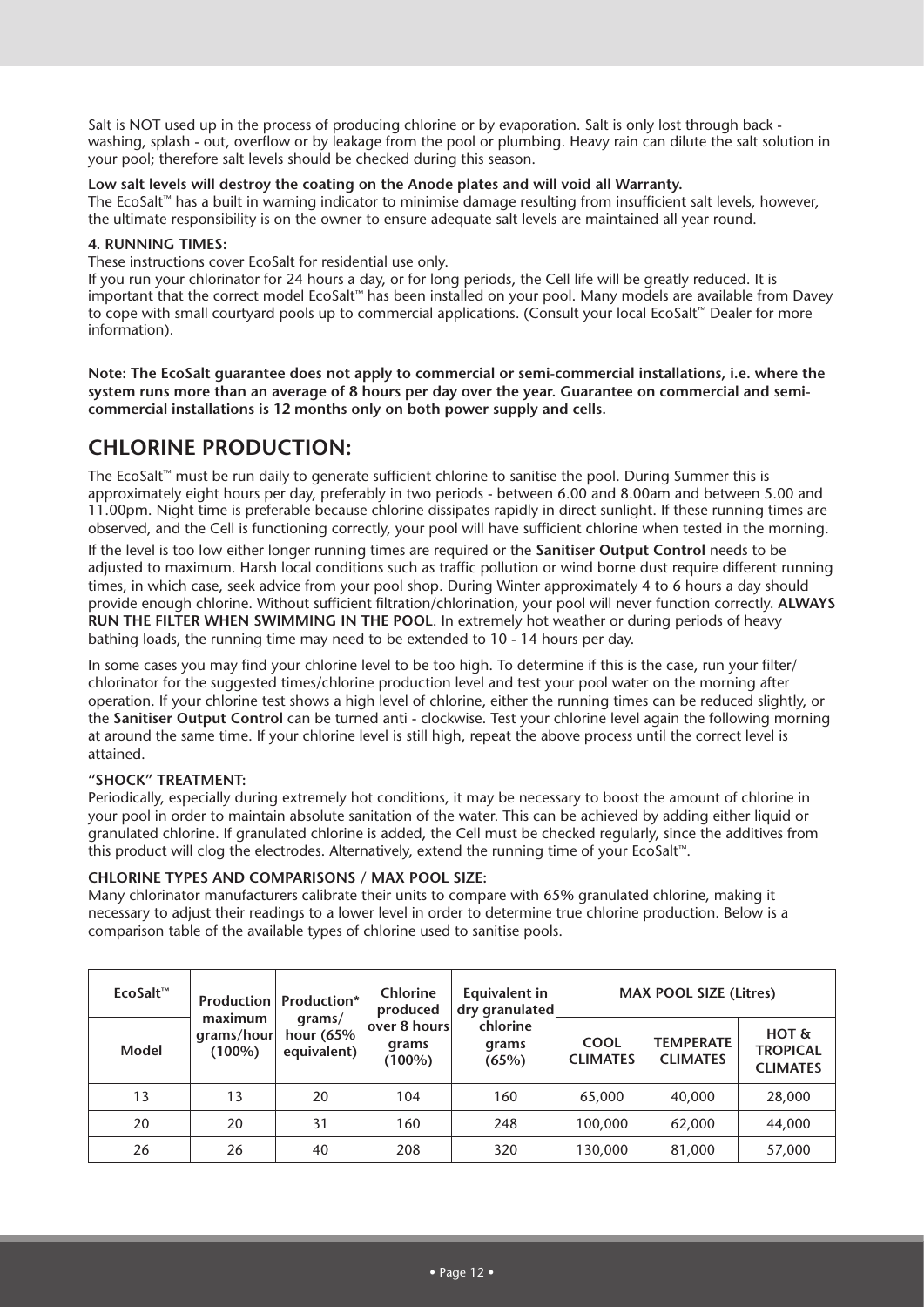

**The appropriate chlorinator size for your pool is dependent on the local climate and the bather load of the NOTE: pool. Please note that chlorinator cell life can be increased with shorter running times during winter and lower output settings. Davey recommends that a chlorinator is run for between 6 - 8 hours a day during summer, and 4 hours during winter.** 

# **GENERAL INFORMATION:**

| <b>RECOMMENDED POOL WATER CHEMISTRY</b> |                                                                                  |                                                                                          |                                     |                                                                            |                                               |                                                                 |  |
|-----------------------------------------|----------------------------------------------------------------------------------|------------------------------------------------------------------------------------------|-------------------------------------|----------------------------------------------------------------------------|-----------------------------------------------|-----------------------------------------------------------------|--|
| <b>POOL WATER</b><br><b>BALANCE</b>     | <b>Free Chlorine</b><br>(ppm)                                                    | pH                                                                                       | <b>Total Alkalinity TA</b><br>(ppm) | <b>Calcium Hardness</b><br>(ppm)                                           | Stabiliser -<br><b>Cyanuric Acid</b><br>(ppm) | <b>Recommended</b><br>Salt Level (ppm)                          |  |
| Ideal Reading/Range                     | $1.5 - 3$                                                                        | Concrete &<br><b>Tiled Pools:</b><br>$7.4 - 7.6$<br><b>Other Surfaces</b><br>$7.2 - 7.4$ | $80 - 150$                          | Concrete & Tiled<br>Pools - 200-275<br>Other Surfaces -<br>100-225         | $30 - 50$                                     | $4500 - 6000$<br>(Above ground<br>pool models only:<br>2500ppm) |  |
| To Increase                             | Increase output of<br>chlorinator. Add<br>chlorine. Increase<br>filtration time. | Add buffer<br>or soda ash<br>(Sodium<br>Carbonate)                                       | Add Sodium<br>Bicarbonate           | <b>Add Calcium</b><br>Chloride                                             | Add Cyanuric<br>Acid                          | Add Salt                                                        |  |
| <b>To Decrease</b>                      |                                                                                  | <b>Add Muriatic</b><br>Acid                                                              | Add Muriatic Acid<br>or Dry Acid    | Partially Drain &<br>Refill Pool with lower<br>hardness water to<br>Dilute | Partially Drain<br>& Refill Pool to<br>Dilute | Partially Drain<br>& Refill Pool to<br><b>Dilute</b>            |  |
| <b>Frequency of Testing</b>             | Weekly                                                                           | Weekly                                                                                   | Weekly                              | Weekly                                                                     | Regularly                                     | Regularly                                                       |  |

# **COMMON TERMS:**

**Algae -** Microscopic forms of plant life which enter the pool by rain, wind and dust. There are numerous varieties - some are free floating whilst others grow on walls and in cracks and come in different colours. Some are more resistant to chemical treatment than others.

**Bacteria -** The germs that contaminate your pool. Introduced by swimmers, dust, rain storms and other elements. **Balanced Water -** The correct ratio of mineral content and pH level that prevents pool water from being-corrosive or scale forming.

**Chloramines -** Compounds formed when chlorine combines with nitrogen from urine, perspiration, etc. Chloramines cause eye and skin irritation, as well as unpleasant odours.

**Chlorine Demand -** The chlorine required to destroy germs, algae and other contaminants in the pool.

**Chlorine Residual -** The amount of chlorine remaining after chlorine demand has been satisfied. This is the reading obtained with your test kit.

**Cyanuric Acid -** Also known as stabiliser or conditioner. It reduces dissipation of chlorine by direct sunlight.

**Liquid Acid -** Chemical used to reduce the pH and total alkalinity in the pool water, and for cleaning chlorinator Cell.

**ppm -** An abbreviation for Parts Per Million the accepted measurement of chemical concentration in swimming pool water. I ppm- l mg/L.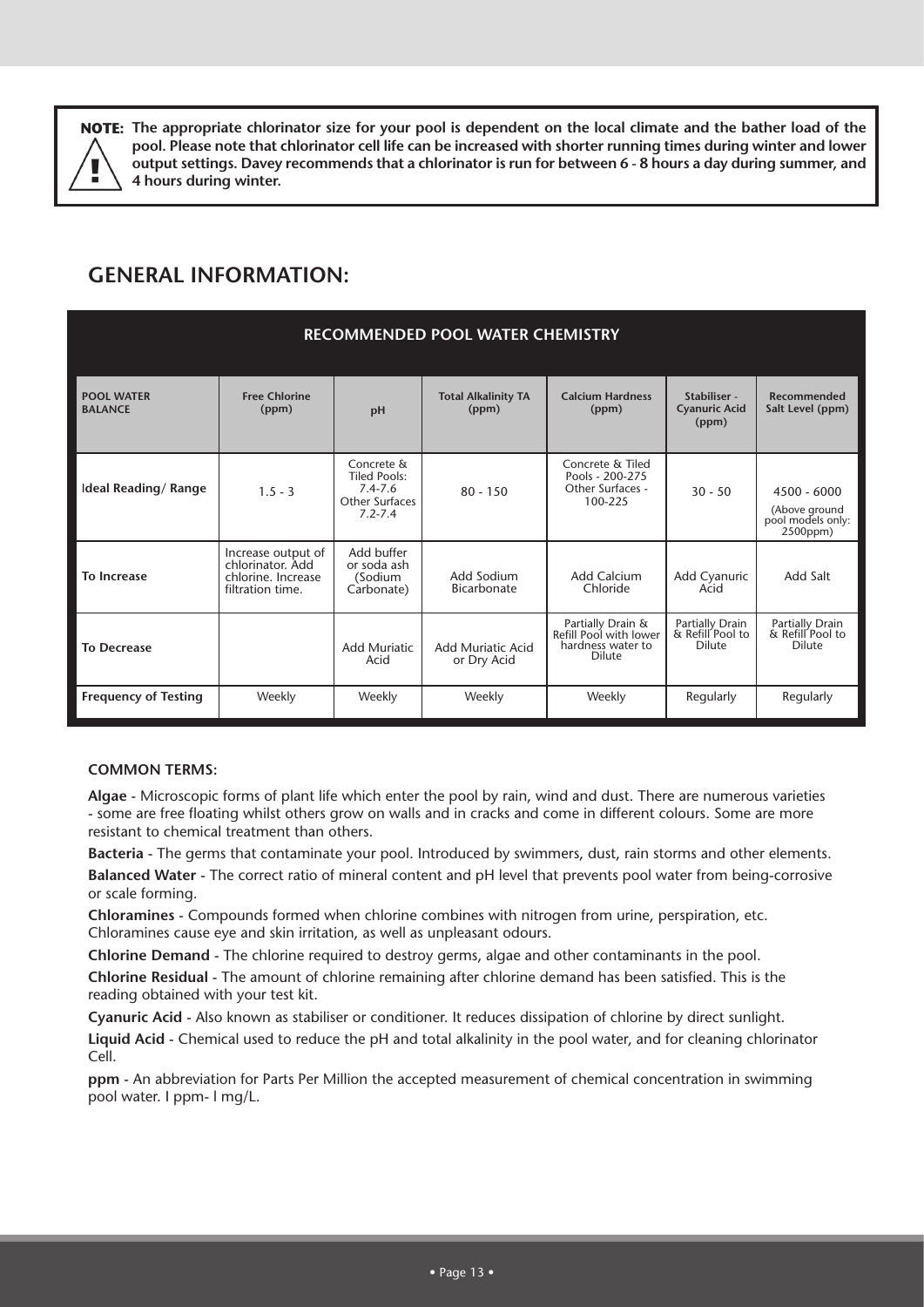# **TROUBLE SHOOTING:**

# **No Chlorine Production - Check for**

- 1. Main power outlet switched off
- 2. Chlorinator not plugged into main outlet
- 3. Pump not plugged into Chlorinator
- 4. Time Clock set to Off position/Power switch turned Off
- 5. Sanitiser Output Control turned to "o" setting
- 6. Chlorinator fuse blown
- 7. Dirty Cell
- 8. Filter needs back washing
- 9. Gas Sensor not connected
- 10. Insufficient water flow through cell
- 11. Running times incorrect
- 12. Main house fuse blown
- 13. Pump motor faulty

# **Low Chlorine Production - Check for**

- 1. Dirty Cell clean if required
- 2. Filter needs back washing
- 3. Cell failing
- 4. Pool stabiliser too low
- 5. pH too high
- 6. Salt level too low
- 7. Running time inadequate
- 8. Sanitiser output control set too low.

**Notes & Service History:**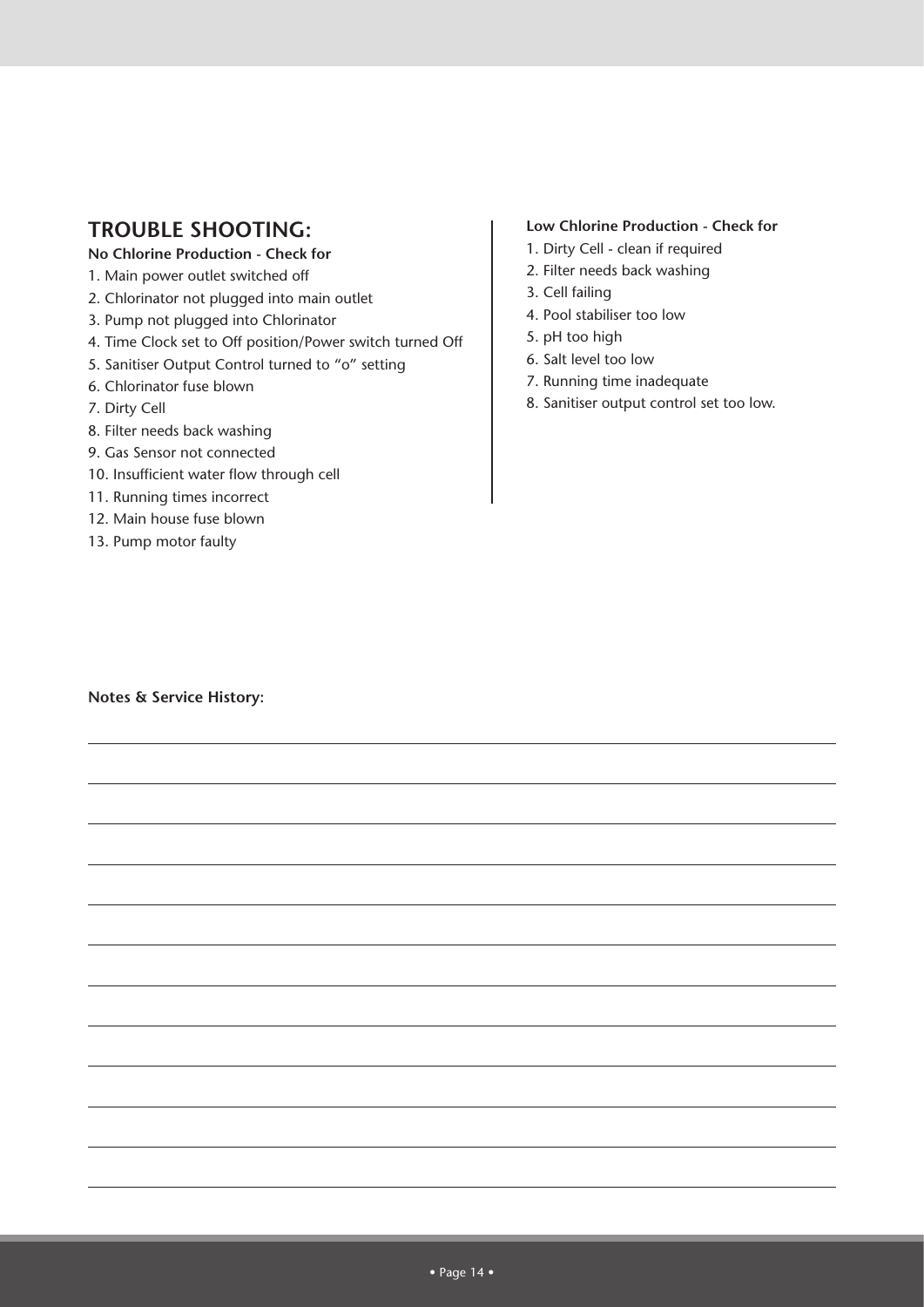